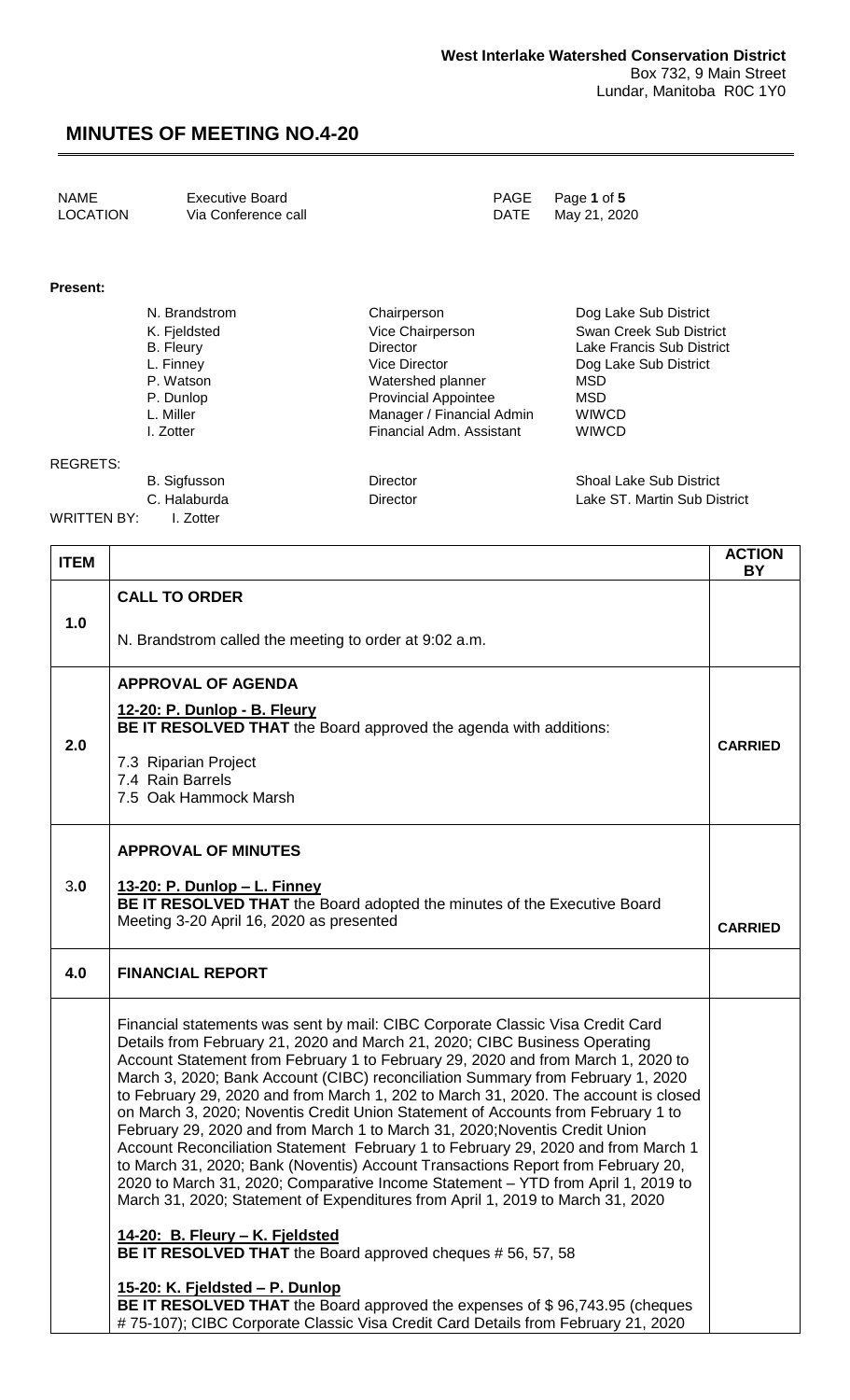| <b>NAME</b><br><b>LOCATION</b> | <b>Executive Board</b><br>Via Conference call                                                                                                                                                                                                                                                                                                                                                                                                                                                                                                                                                                                                                                                                                                                                                                               | PAGE<br>DATE | Page 2 of 5<br>May 21, 2020 |                |
|--------------------------------|-----------------------------------------------------------------------------------------------------------------------------------------------------------------------------------------------------------------------------------------------------------------------------------------------------------------------------------------------------------------------------------------------------------------------------------------------------------------------------------------------------------------------------------------------------------------------------------------------------------------------------------------------------------------------------------------------------------------------------------------------------------------------------------------------------------------------------|--------------|-----------------------------|----------------|
|                                | and March 21, 2020; CIBC Business Operating Account Statement from February 1 to<br>February 29, 2020 and from March 1, 2020 to March 3, 2020; Bank Account (CIBC)<br>reconciliation Summary from February 1, 2020 to February 29, 2020 and from March<br>1, 202 to March 31, 2020. The account is closed on March 3, 2020; Noventis Credit<br>Union Statement of Accounts from February 1 to February 29, 2020 and from March 1<br>to March 31, 2020; Noventis Credit Union Account Reconciliation Statement February<br>1 to February 29, 2020 and from March 1 to March 31, 2020; Bank (Noventis) Account<br>Transactions Report from February 20, 2020 to March 31, 2020; Comparative Income<br>Statement - YTD from April 1, 2019 to March 31, 2020; Statement of Expenditures<br>from April 1, 2019 to March 31, 2020 |              |                             |                |
| 5.0                            | <b>SUB DISTRICT RECOMMENDATIONS</b><br>No recommendations were brought forward at this time                                                                                                                                                                                                                                                                                                                                                                                                                                                                                                                                                                                                                                                                                                                                 |              |                             |                |
| 6.0                            | <b>OLD BUSINESS</b>                                                                                                                                                                                                                                                                                                                                                                                                                                                                                                                                                                                                                                                                                                                                                                                                         |              |                             |                |
| 6.1                            | Integrated Watershed Management plan (IWMP)<br>Tabled                                                                                                                                                                                                                                                                                                                                                                                                                                                                                                                                                                                                                                                                                                                                                                       |              |                             |                |
| 6.2                            | <b>Winter Watering System Applications</b><br>All ongoing projects completed. New application submitted. The discussion pertaining<br>potential new project tabled until next Executive Meeting.                                                                                                                                                                                                                                                                                                                                                                                                                                                                                                                                                                                                                            |              |                             |                |
| 6.3                            | <b>Hatchery Drain</b><br>Project is finalized, payment received.                                                                                                                                                                                                                                                                                                                                                                                                                                                                                                                                                                                                                                                                                                                                                            |              |                             |                |
| 6.4                            | <b>Policy</b><br><b>Tabled</b>                                                                                                                                                                                                                                                                                                                                                                                                                                                                                                                                                                                                                                                                                                                                                                                              |              |                             |                |
| 6.5                            | <b>Bank</b><br>L. Miller applied for a new credit card through Noventis Credit Union Bank. Card has<br>not been received.                                                                                                                                                                                                                                                                                                                                                                                                                                                                                                                                                                                                                                                                                                   |              |                             |                |
|                                | <b>Conservation Trust Fund / Trees</b>                                                                                                                                                                                                                                                                                                                                                                                                                                                                                                                                                                                                                                                                                                                                                                                      |              |                             |                |
| 6.6                            | Second payment in the amount of \$8,000.00 received from the Conservation Trust.<br>Distribution of the tree seedlings in progress.                                                                                                                                                                                                                                                                                                                                                                                                                                                                                                                                                                                                                                                                                         |              |                             |                |
|                                | <b>Cover Crops / Conservation Trust</b>                                                                                                                                                                                                                                                                                                                                                                                                                                                                                                                                                                                                                                                                                                                                                                                     |              |                             |                |
| 6.7                            | Up to date the WIWD accepted 12 applications for the "Working with Landowners to<br>improve Soil Health in Lake Manitoba Watershed" Project. Submitted proposals<br>reviewed and analysed by the staff. Due to a time limit and inability to hold a special                                                                                                                                                                                                                                                                                                                                                                                                                                                                                                                                                                 |              |                             | <b>CARRIED</b> |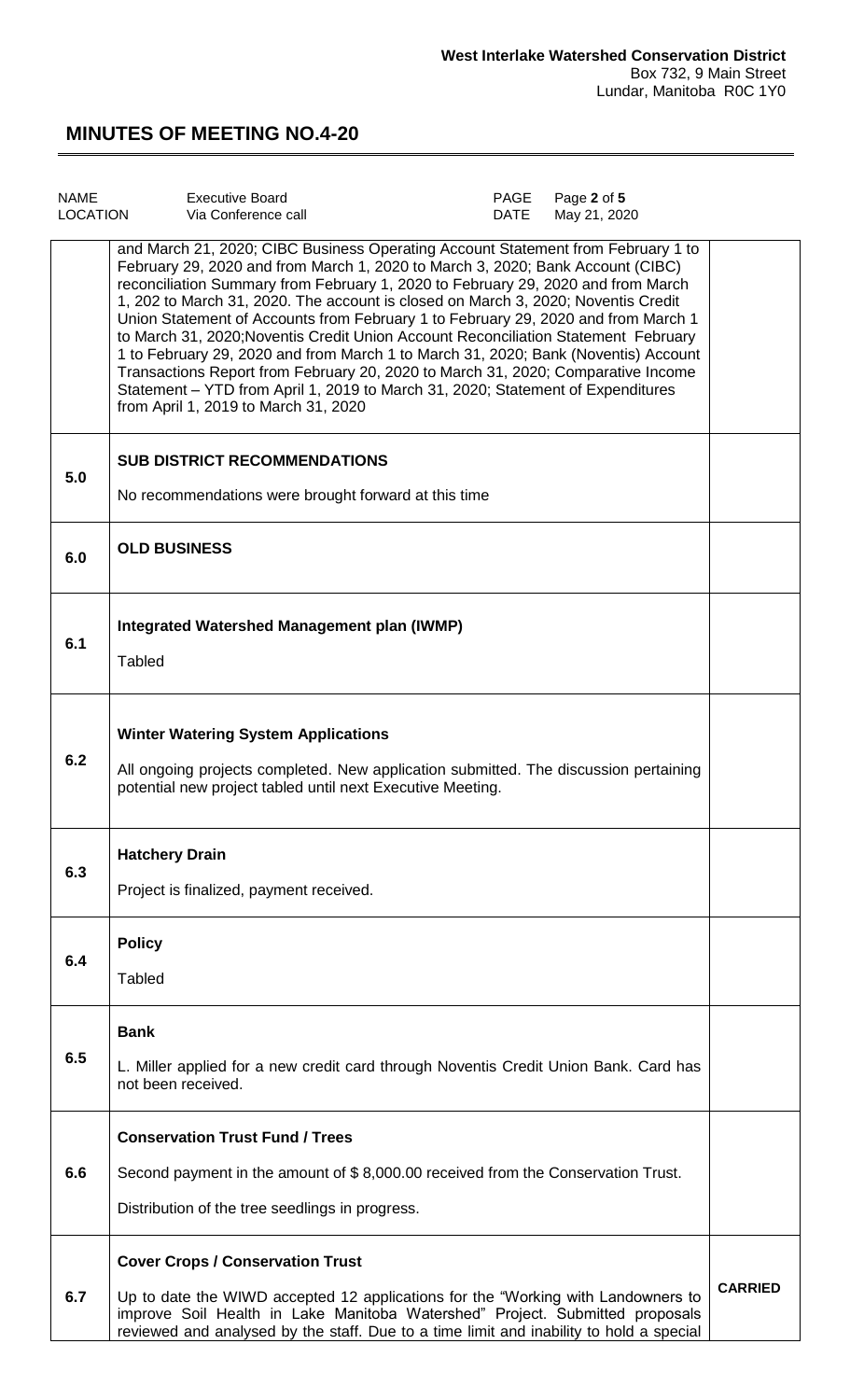| <b>NAME</b><br>LOCATION | <b>Executive Board</b><br>Via Conference call                                                                                                                                                                                                                                                                                                                                                                                                                                                                                                                                                                                                                    | PAGE<br>DATE | Page 3 of 5<br>May 21, 2020 |  |
|-------------------------|------------------------------------------------------------------------------------------------------------------------------------------------------------------------------------------------------------------------------------------------------------------------------------------------------------------------------------------------------------------------------------------------------------------------------------------------------------------------------------------------------------------------------------------------------------------------------------------------------------------------------------------------------------------|--------------|-----------------------------|--|
|                         | meeting in person to review each application in details by the Board, the decision for<br>the approval of potential projects delegated to staff.<br><u> 16-20: L. Finney – P. Dunlop</u><br>BE IT RESOLVED THAT the Board approved to delegate review and approval of<br>applications for the "Working with Landowners to improve Soil Health in Lake Manitoba<br>Watershed" Project to L. Miller and I. Zotter                                                                                                                                                                                                                                                  |              |                             |  |
| 6.8                     | <b>Advertisement / Truck</b><br>Tabled                                                                                                                                                                                                                                                                                                                                                                                                                                                                                                                                                                                                                           |              |                             |  |
| 6.9                     | Northwest Interlake Integrated Watershed Management Plan (IWMP)<br>Tabled.                                                                                                                                                                                                                                                                                                                                                                                                                                                                                                                                                                                       |              |                             |  |
| 6.10                    | <b>Siglunes Project</b><br>17-20: K. Fjeldsted - L. Finney<br>BE IT RESOLVED THAT the Board approved that the WIWD will take ownership,<br>administration and maintenance from Ducks Unlimited (DU) over the Dike on Siglunes<br>Creek.                                                                                                                                                                                                                                                                                                                                                                                                                          |              |                             |  |
| 6.11                    | Name change<br>Staff to request quotes to update all signs due to name change.                                                                                                                                                                                                                                                                                                                                                                                                                                                                                                                                                                                   |              |                             |  |
| 6.12                    | <b>Grow Committee</b><br>Application for the "Working Together to improve watershed health in the West Interlake<br>Watershed" Project was submitted to the Watershed Category & GROW Trust on April<br>17, 2020.                                                                                                                                                                                                                                                                                                                                                                                                                                                |              |                             |  |
| 7.0                     | <b>NEW BUSINESS</b>                                                                                                                                                                                                                                                                                                                                                                                                                                                                                                                                                                                                                                              |              |                             |  |
| 7.1                     | <b>Nature Conservancy - Delegation</b><br>Postponed indefinitely due to COVID-19                                                                                                                                                                                                                                                                                                                                                                                                                                                                                                                                                                                 |              |                             |  |
| 7.2                     | <b>Administrative Assistant Wages</b><br><b>Tabled</b>                                                                                                                                                                                                                                                                                                                                                                                                                                                                                                                                                                                                           |              |                             |  |
| 7.3                     | <b>Riparian Projects</b><br>The WIWD received two applications for the Riparian Management Program. Sites<br>have been inspected. The Board discussed the option to implement these project<br>under "Working Together to improve watershed health in the West Interlake<br>Watershed" Project. Funding for this Project expected to be announced in June 2020.<br>To allow applicants to proceed with a projects, the Board decided to approve<br>submitted requests under local programming first. Staff to make inquiry pertaining the<br>easement on the riparian area along the drain at K. Gudmundson location, and to<br>ensure the buffer is sufficient. |              |                             |  |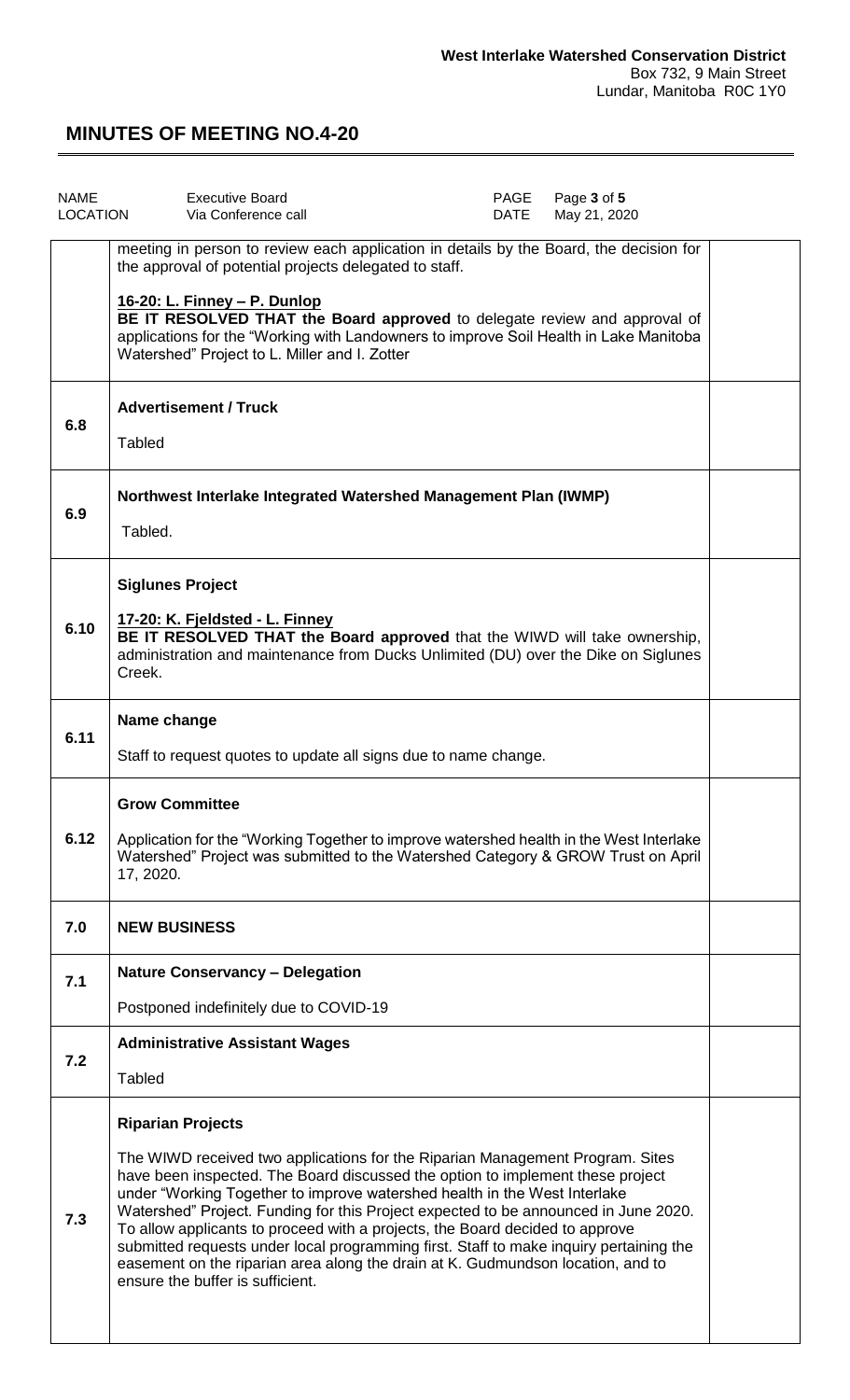| NAME     | Executive Board     | PAGE Page 4 of 5  |
|----------|---------------------|-------------------|
| LOCATION | Via Conference call | DATE May 21, 2020 |
|          |                     |                   |

|      | 18-20: P. Dunlop - K. Fjeldsted<br>BE IT RESOLVED THAT the Board approved Riparian Management application<br>from J. Cruise, and the application from K. Gudmundson, pending on Letter of<br>Agreement from the Province.                                                                                                                                                                                                                                                                                                                                                                                                                       |  |
|------|-------------------------------------------------------------------------------------------------------------------------------------------------------------------------------------------------------------------------------------------------------------------------------------------------------------------------------------------------------------------------------------------------------------------------------------------------------------------------------------------------------------------------------------------------------------------------------------------------------------------------------------------------|--|
| 7.4  | <b>Rain Barrels</b><br>The WIWD is out of stock on rain barrels. Staff to collect quotes on the cost and the<br>delivery for new stock.                                                                                                                                                                                                                                                                                                                                                                                                                                                                                                         |  |
| 7.5  | <b>Oak Hammock Marsh</b><br>Due to COVID-19 pandemic, all school presentations by the Oak Hammock Marsh<br>cancelled. Services had been paid prior to the pandemic. Oak Hammock Marsh<br>Center offered two options:<br>1). To donate paid amount to the Oak Hammock March<br>2). To carry the amount as prepaid amount forward until the services can be re-<br>established and presentations at schools can be rescheduled.<br>The Board discussed two options.<br><u>19-20: B. Fleury - L. Finney</u><br>BE IT RESOLVED THAT the Board approved to carry \$3,870.00 (paid to Oak<br>Hammock Marsh) as a credit towards future presentations. |  |
| 8.0  | <b>REPORTS</b>                                                                                                                                                                                                                                                                                                                                                                                                                                                                                                                                                                                                                                  |  |
| 8.1  | Chairperson<br>Brief verbal update                                                                                                                                                                                                                                                                                                                                                                                                                                                                                                                                                                                                              |  |
| 8.2  | <b>MCDA Rep Report</b><br>N/A                                                                                                                                                                                                                                                                                                                                                                                                                                                                                                                                                                                                                   |  |
| 8.3  | <b>Manager Report</b><br>Brief verbal update                                                                                                                                                                                                                                                                                                                                                                                                                                                                                                                                                                                                    |  |
| 8.4  | <b>Watershed Planner Report</b><br>N/A                                                                                                                                                                                                                                                                                                                                                                                                                                                                                                                                                                                                          |  |
| 9.0  | <b>IN CAMERA DISCUSSION</b><br>N/A                                                                                                                                                                                                                                                                                                                                                                                                                                                                                                                                                                                                              |  |
| 10.0 | <b>CORRESPONDENCE</b><br>N/A                                                                                                                                                                                                                                                                                                                                                                                                                                                                                                                                                                                                                    |  |